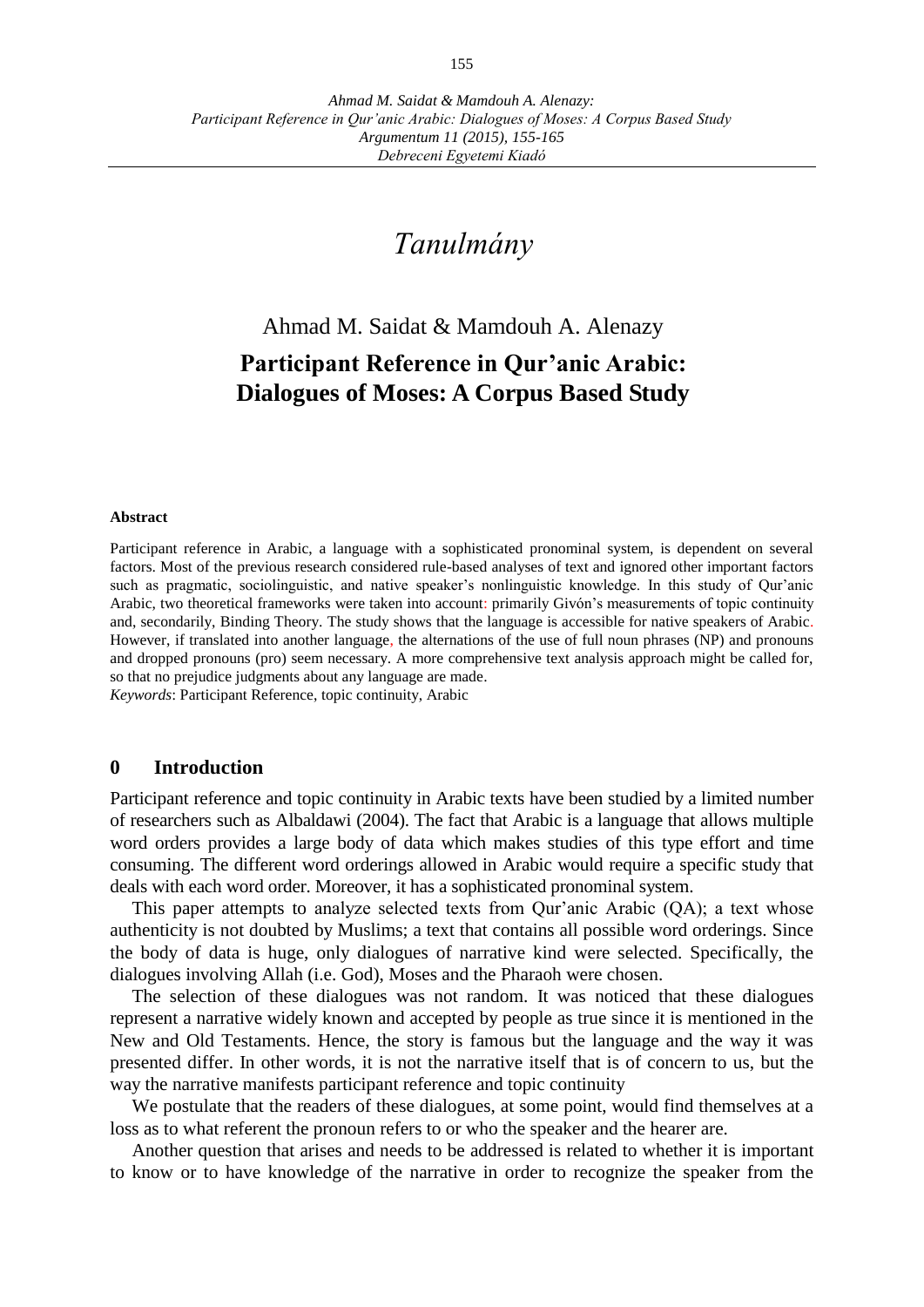*Ahmad M. Saidat & Mamdouh A. Alenazy: Participant Reference in Qur'anic Arabic: Dialogues of Moses: A Corpus Based Study Argumentum 11 (2015), 155-165 Debreceni Egyetemi Kiadó*

hearer, (i.e. does the reader need to have some historical background or knowledge of the story to be able to identify referents?)

This study has been conducted to point out clearly the problems that the issue of topic continuity presents in understanding and comprehending Arabic texts. The study is descriptive and explanatory in nature. Explanations of the rules are taken from a primarily formal point of view, hence adopting Binding Theory of the Principles and Parameters approach of syntax as developed by Chomsky 1982 and Hellan 1988. Beside the formal approach used in the analysis of the selected text, a detailed functional approach to topic/participant continuity (cf. Givόn 1983) is used to allow us to trace the analysis of the text from a functional linguistic point of view which we find plausible for such study.

The paper is organized as follows. The first section provides background information about the Arabic language and the related topics of the study such as the pronominal system, subject verb agreement, and word order. The second section provides brief summaries of the theoretical frameworks used. The third section provides sample texts and their analysis showing the tracing process of reference and participants. The final section discusses the results and concludes the paper.

## **1 The Arabic language: Agreement and Pronominal System**

Arabic is a Semitic language that allows six different word orders. These are VSO, VOS, SVO, SOV, OVS, and OSV. The two prevalent word orders are VSO and SVO. The examples in (1) show these orders.

(1)

| a. | hana                        | al-waladu                  | al-qasra       |  |  |  |  |
|----|-----------------------------|----------------------------|----------------|--|--|--|--|
|    | built-Pt                    | the-boy-NOM the-castle-ACC |                |  |  |  |  |
|    | "The boy built the castle." |                            |                |  |  |  |  |
|    | b. bana                     | alqasra                    | al-waladu      |  |  |  |  |
|    | built-Pt                    | the-castle-ACC the-boy-NOM |                |  |  |  |  |
|    | "The boy built the castle." |                            |                |  |  |  |  |
|    | c. al-waladu bana           |                            | alqasra        |  |  |  |  |
|    | the-boy-NOM built-Pt        |                            | the-castle-ACC |  |  |  |  |
|    | "The boy built the castle." |                            |                |  |  |  |  |
|    | d. al-waladu alqasra        |                            | bana-          |  |  |  |  |
|    |                             | the-boy-NOM the-castle-ACC | built-Pt       |  |  |  |  |
|    | "The boy built the castle." |                            |                |  |  |  |  |
| e. | alqasra                     | bana-hu                    | al-waladu      |  |  |  |  |
|    | the-castle-ACC built-Pt-it  |                            | the-boy-NOM    |  |  |  |  |
|    | "The boy built the castle." |                            |                |  |  |  |  |
| f. | alqasra                     | al-waladu                  | bana-hu        |  |  |  |  |
|    |                             | the-castle-ACC the-boy-NOM | built-Pt       |  |  |  |  |
|    | "The boy built the castle." |                            |                |  |  |  |  |

Besides these verbal sentences, Arabic has nominal-subject predicate sentences; copula sentences. These also allow two different orders as shown in (2),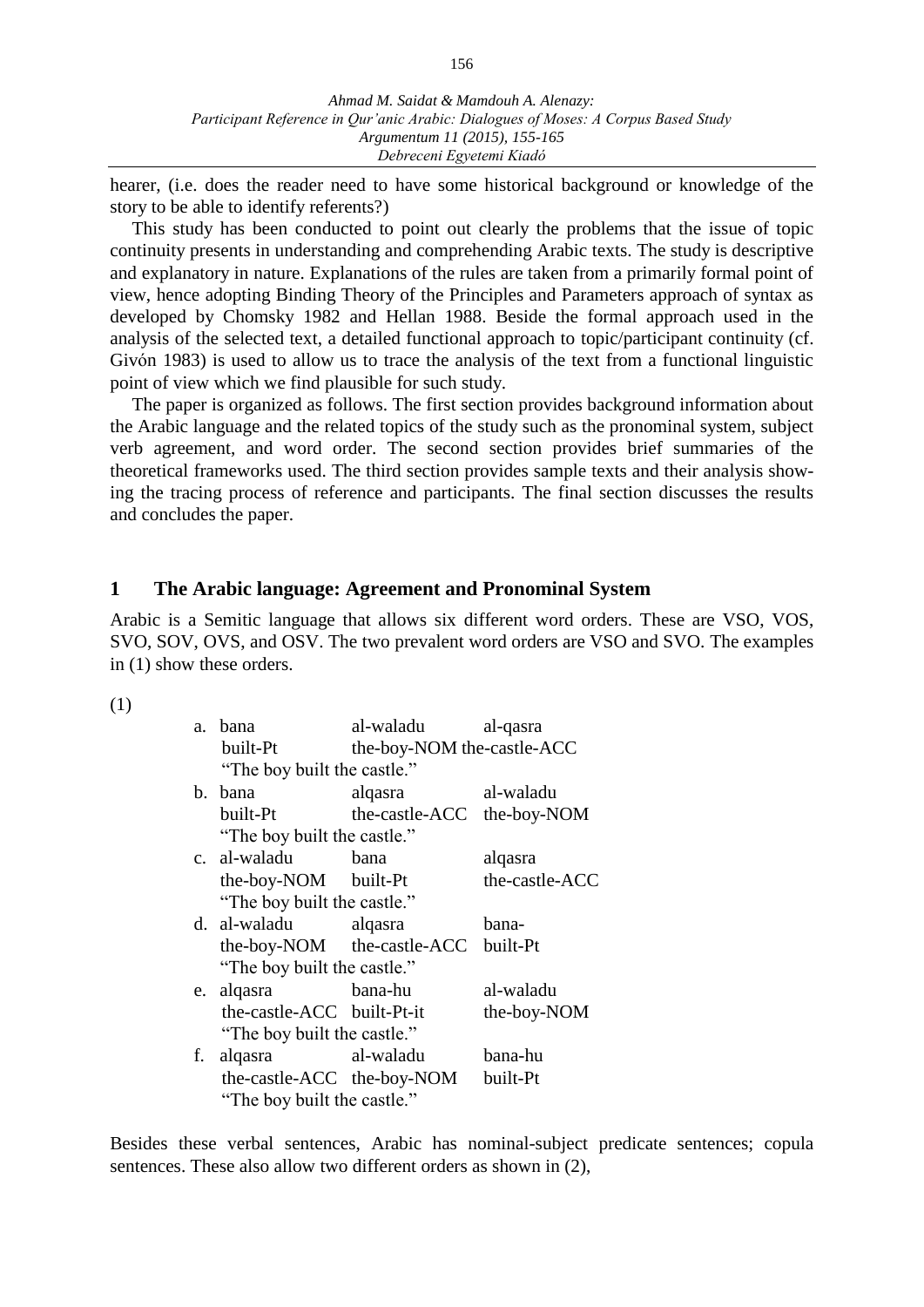(2)

 $\overline{a}$ 

a. al-wardatu jameelatun the-flower-NOM beautiful-NOM "The flower is beautiful." b. jameelatun al-wardatu beautiful-NOM the-flower-NOM "The flower is beautiful."

Examples in (1) and (2) show that certain words when topicalized are fronted and that the topicalization is a multistep process where the degree of importance differs from one word to the other; the more important the word for the context is, the more frontward it is. Hence, the different word ordering.

In Arabic the head noun precedes all other constituents in its phrase. Within its governing category, the NP is located in accordance with the examples in  $(1)$  and  $(2)$ .<sup>1</sup> The pre-modifiers of a head noun in Arabic are limited to the definite article *al-* 'the' while the post-modifiers can be adjectives, and relative clauses.<sup>2</sup>

Arabic subject-verb agreement is determined by the word ordering of the sentence. Agreement includes number and gender. For example, the verb agrees with subject in number and in gender if the word order is SVO, SOV or OSV but only in gender if it is VSO, VOS or OVS (cf. Saidat 2003). This shows that whenever the subject precedes the verb, number and gender agreement is achieved, otherwise, only gender agreement. It is worth mentioning, here, that nouns in Arabic are either masculine or feminine. Unlike in English, neutral gender nouns do not exist. Natural gender nouns follow the rules explained here; however, inanimate nouns marked as masculine are treated as feminine if they are pluralized and masculine in their singular form. (cf. Al-Shorafat 2012)

In terms of its pronominal system, Arabic has independent – substitutional- and dependent – post/pre-nominal- pronouns or post-nominal *suffixes.* Table (1) summarizes these pronouns.

| person           | <b>Independent and Substitutional</b> | Pre-nominal | Post-nominal | Possessive |
|------------------|---------------------------------------|-------------|--------------|------------|
| 1s               | anaa                                  | $a-$        | -niy         | $-1y$      |
| 1 <sub>pl</sub>  | naHnu                                 | na-         | -naa         | -naa       |
| 2ms              | anta                                  | ta-         | -ka          | -ka        |
| 2fs              | anti                                  | ta-         | -ki          | -ki        |
| 2du              | antumaa                               | ta-         | -kuma        | -kuma      |
| 2mpl             | antum                                 | ta-         | -kum         | -kum       |
| 2fpl             | antunna                               | ta-         | -kuna        | -kuna      |
| 3ms              | huwa                                  | ya-         | -hu          | - hu       |
| 3fs              | hiya                                  | ta-         | -ha          | -ha        |
| 3du              | huma                                  | ya-         | -huma        | -huma      |
| 3 <sub>mpl</sub> | hum                                   | ya-         | -hum         | -hum       |

*Table 1. The Arabic Pronominal System*

<sup>1</sup> The governing category for X is the minimal domain containing it, its governor and an accessible subject.

<sup>2</sup> Adjectival and adverbial modifiers usually have similar agreement patterns with the head noun.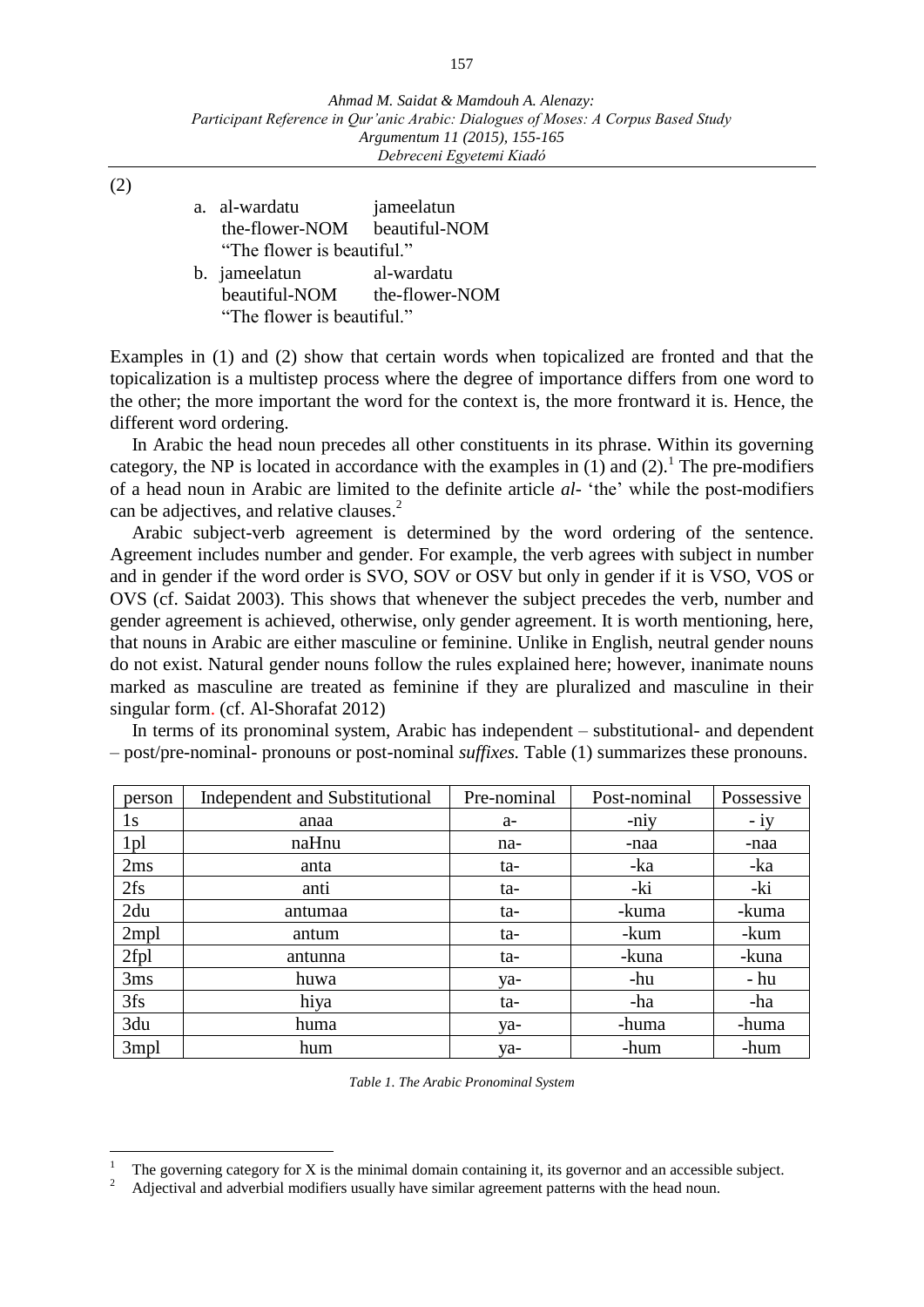### *Ahmad M. Saidat & Mamdouh A. Alenazy: Participant Reference in Qur'anic Arabic: Dialogues of Moses: A Corpus Based Study Argumentum 11 (2015), 155-165 Debreceni Egyetemi Kiadó*

As a pro-drop language, Arabic permits the subject to be null provided that it can be recovered from the morphological inflection attached to the main verb of the sentence and from agreement rules.<sup>3</sup> Of course, the recovered subject is preliminarily a pronoun. A full noun is impossible to be recovered unless in a running context. The following table summarizes the agreement markers in the past and present tenses for the verb *faʕal* 'make'.

| person           | Past       | Present                 | Recovered pronoun |
|------------------|------------|-------------------------|-------------------|
| 1 <sup>s</sup>   | fasal-tu   | a-ffal-u                | Anaa              |
| 1pl              | fasal -na  | n-ffal-u                | naHnu             |
| 2ms              | fasal-ta   | ta-ffal-u               | Anta              |
| 2fs              | fasal-ti   | ta-ffal-iin             | Anti              |
| 2du              | fasal-tuma | ta-f <sup>s</sup> al-an | Antumaa           |
| 2 <sub>mpl</sub> | fasal-tum  | ta-f <sup>c</sup> al-un | Antum             |
| 2fpl             | fasal-tuna | ta-f <sup>c</sup> al-na | Antenna           |
| 3ms              | fasal-ta   | ya-ffal-u               | Huwa              |
| 3fs              | fasal-at   | ta-ffal-u               | Hiya              |
| 3d               | fasal-aa   | ya-f <sup>c</sup> al-an | Huma              |
| 3 <sub>mpl</sub> | fasal-u    | ya-ffal-un              | Hum               |
| 3fpl             | fasal-na   | ya-ffal-na              | Hunna             |

*Table 2. Agreement markers in Arabic*

As shown in the table above, we can notice that an independent or substitutional pronoun can be recovered for each person depending on the inflectional affixes attached to the root *fʕal* "to do". Again, unless it is in context and following the rules of NP tracing, the full noun cannot be recovered. In Agentless sentences, subjects are also recovered using the same rules.

# **2 Binding Theory and Givόn measurements**

Binding theory is a formal theory of syntax that deals with sentences with sharp boundaries (Edmondson & Burquest 1998); if a sentence does not abide by the principles, then it is ungrammatical. However, in this paper, we use authentic data in a running context, the Qur'an. The data are believed to be grammatical and are considered to be the first source for rules of Arabic grammar by Arabs; therefore, the use of Binding principles, here, is not to judge grammaticality but rather to see how it would account for the data and how it would help in determining the reference of a pronominal constituent to its antecedent.

From the literature (Büring 2005, Bresnan 2001 Bruening 2014, Carnie 2013, among many others), we can summarize the principles of Binding Theory in the following three principles:

Principle A: An anaphor must be bound in its Governing Category. Principle B: A pronoun must be free in its Governing Category. Principle C: An R-expression must be free everywhere.

 $\overline{a}$ <sup>3</sup> A subject is any NP inflected for the verb regardless of its thematic role whether agent or theme.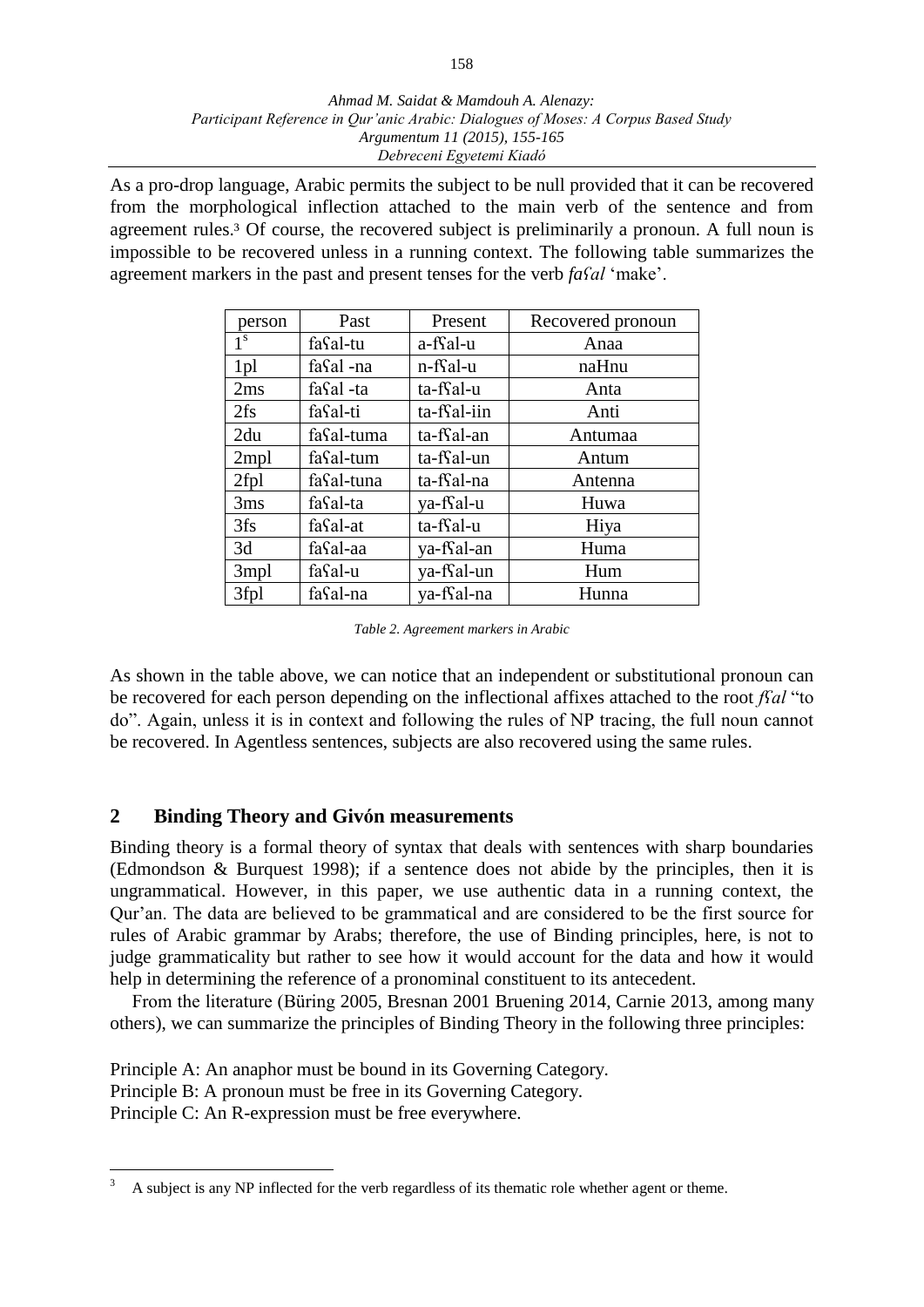An anaphor or a reflexive pronoun must find its antecedent within the same governing category, otherwise the sentence is ungrammatical. A pronoun which is a dependent constituent must refer to something, however, its antecedent should be found outside its governing category. A referential expression (i.e. a full noun) does not require an antecedent as it stands. So, we have three elements to deal with in our analysis; anaphors, pronouns and nouns. To show the relation between an anaphor or a pronoun with its antecedents, we co-index them together using a subscript symbols (i.e. indices). For example,

(3) The boy<sub>i</sub> kicked the ball<sub>m</sub>. He<sub>i</sub> scored a goal<sub>n</sub>.

In the example, we notice that 'the boy' and 'he' are co-indexed with  $\mu$  meaning that 'he' refers to the antecedent 'the boy'.

On the other hand, much research has been conducted on participant reference and participant tracing from a functional point of view; Grimes (1975), Longacre (1983, 1989), Dooley & Levinsohn (2001) and many others. Each nominal must crucially indicate an important role to the overall understanding of the text. Each constituent plays a role in the sentence and in the entire text. Sometimes, the role played by a constituent is local and important in the governing category; however, at other times its importance goes beyond the sentential level. Verbs, for example, play roles in their sentences by assisting in determining the thematic roles of nominals around them, and they sometimes run to influence the sentences that follow.

In addition, intonation, punctuation and the way speakers organize their speech whether spoken or written, play a key-role in the comprehension of the messages speakers convey. The speaker presumes that the listener will receive and comprehend these messages with ease. The listener will decode these messages and should not have trouble understanding what refers to what (Halliday 1967).

Of course, it is unlikely that a listener presumes a different topic from that the speaker is presuming as there is a tendency to stick to the same topic in a united wave of messages. Otherwise, signals of confusion and distraction would appear on the listener's face from the way he responds to these messages. Topics, however, could be grammatical and conversational. Brown and Yule (1983) pointed out there are two kinds of topics: *sentence topic*, and *discourse topic*. The former deals with the sentence level while the latter rules out the entire discourse usually in the form of a topic sentence or main idea.

According to Givόn (1983) topic continuity is affected by some factors; two of which are: i) the length of absence of reference from the discourse file, and ii) the potential interference of other topics. How a listener recognizes an antecedent is referred to as Identifiablit*y* as Chafe (1976) and Lambrecht (1994) put it. Givόn's hypothesis could be summarized as follows,

- a. "What is continuing is more predictable".
- b. "What is predictable is easier to process".
- c. "What is discontinuous or disruptive is less predictable".
- d. "What is less predictable, hence surprising, is harder to process".

He claims that if the size of the reference is small, then it is more identifiable. In Arabic three pronominal elements exist. pro (a dropped subject, see table 2), pronouns (see table 1) and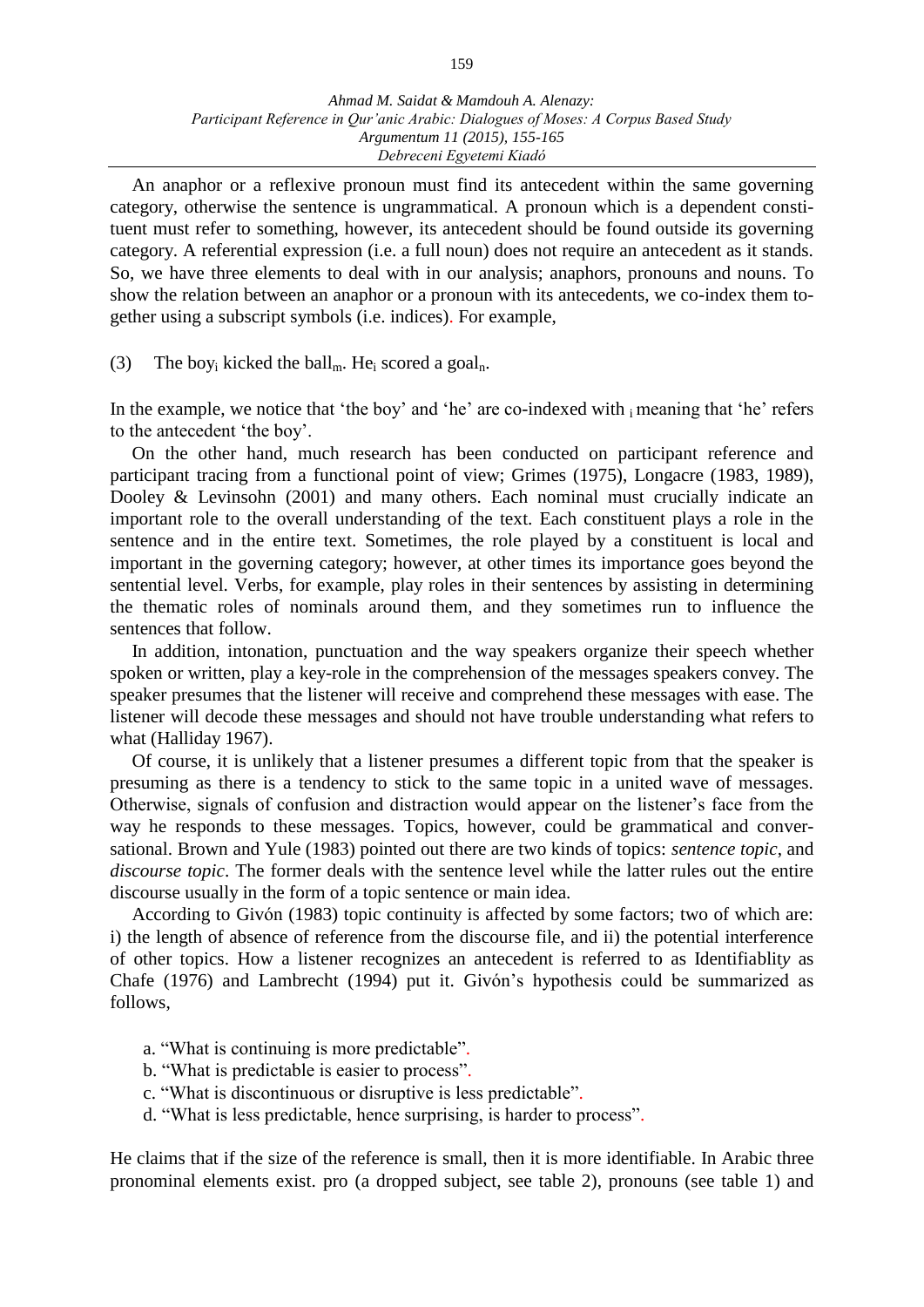### *Ahmad M. Saidat & Mamdouh A. Alenazy: Participant Reference in Qur'anic Arabic: Dialogues of Moses: A Corpus Based Study Argumentum 11 (2015), 155-165 Debreceni Egyetemi Kiadó*

NPs. This could mean that when a referent is a continuous one, it becomes more predictable. And if it is continuous then, a small pro could be used in languages that allow pro-drop, like Arabic. This could mean that to predict a pro is easy since it is a small unit. (Givόn 1983) proposes a statistic method to measure accessibility and prediction. These measures are Referential Distance (RD), Potential Interference (PI), and Topic Persistence (TP). According to him, certain environmental levels of organization play a great role in the comprehension of a certain discourse. These measures could indicate the ease by which a hearer could follow and trace pronominal elements. For example, the distance between referents is given a value; the farther the distance, the less accessible and continuous the topic is. Also, if a referent and its antecedent are intervened by a new referent, we expect some ambiguity unless, of course, the intonation or the story line helps the hearer solve this ambiguity. The decay of the topic and its persistence is also measured in Givόn (1995) to reach ten clauses; the greater the value, the more persistent the topic is.

The following table is taken from Howard (2002). It shows the three measurements of Givόn.

|           |          | <b>SCALE   LOW VALUE</b>        | <b>HIGH VALUE</b>                |
|-----------|----------|---------------------------------|----------------------------------|
| <b>RD</b> | $1 - 20$ | continuous/accessible topic     | discontinuous/inaccessible topic |
| PI        | $1 - 2$  | sometimes can be left implicit. | may need more explicit reference |
| TP        | $() +$   | discontinuous topic             | continuous topic                 |

| Table 3. Measurements of Topic Continuity |  |  |
|-------------------------------------------|--|--|
|-------------------------------------------|--|--|

If the values of RD and PI are low, then the difficulty in identifying the topic is low and the topic could be covert. If they are high, then an overt topic is required. Albaldawi (2004: 71) explains that "if the participant is already mentioned in a previous clause and these two measurements are low, the minimum marking in Arabic can be the null subject… If there is another participant mentioned within the three clauses to the left, the need for a more explicit reference emerges."

# **3 Sample Data Analysis**

 $\overline{a}$ 

In this section, a sample of the data analysis is provided. The examples are chosen from the longest of four dialogues between Allah and Moses; and between Moses and the Pharaoh found in chapter 26 of the Quran.<sup>4,5</sup> This dialogue comprises 47 verses with several conversational turns. These turns contain single and multiple clauses. The analysis of the data was manual at times and automatically annotated at others. The following figure shows a sample

5 For further details refer to http://vb.tafsir.net/tafsir35490/#.VOeNgrccTDc.

<sup>4</sup> The story of Moses was mentioned in Quran ten times. Some of them show certain incidents of the prophet's life. In this paper, only those involving his dialogue with Allah and with the Pharaoh are used.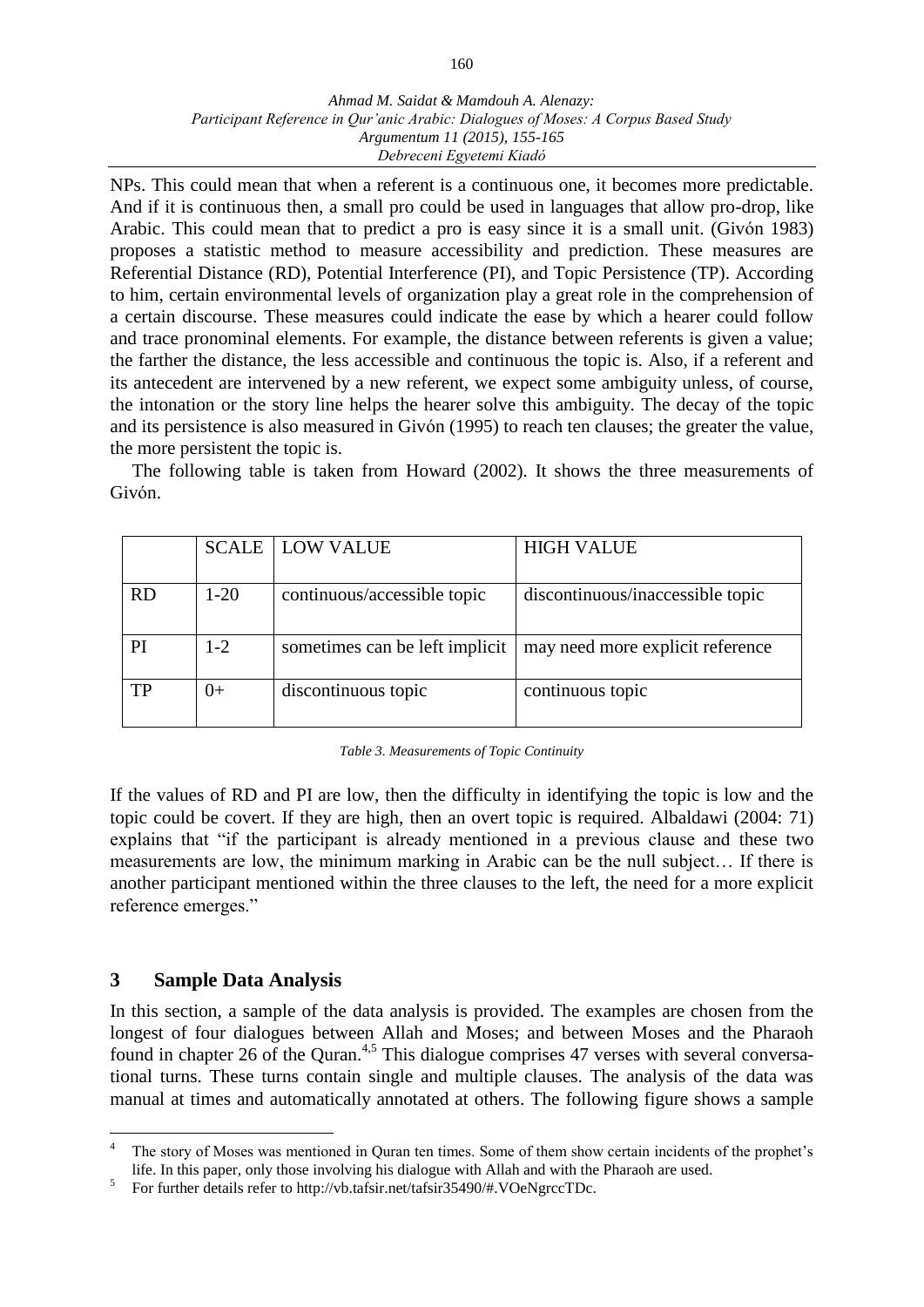from the corpus annotation where the pronouns and morphological inflections are tagged. (cf. Sharaf (2011).

<pron id='23' ant='78056 78056' con='39'><seg id='78071'>  $\frac{1}{2}$  </seg></pron> <pron id='24' ant='78056 78056' con='39'><seg id='78073'>  $\leq$  </seg></pron> . . . . . . <pron id='85' ant='0 0' con='189'><seg id='78336'>  $\frac{1}{2}$  </seg></pron> </reg></pron id='86' ant='0 0' con='33'><seg id='78345'> كم </seg></pron> </reg></pron id='87' ant='0 0' con='33'><seg id='78348'> كم </seg></pron> <pron id='88' ant='0 0' con='39'><seg id='78351'>  $\frac{1}{2}$  </seg></pron> <pron id='89' ant='0 0' con='33'><seg id='78355'> (yseg></pron> </ree>//pron></ree></ree></ree></ree></ree></ree></ree></ree></ree></ree></ree></ree>  $\epsilon$  <pron id='91' ant='0 0' con='39'> $\epsilon$ seg id='78359'>  $\epsilon$  </seg> $\epsilon$ /pron>  $\gamma$  <pron id='92' ant='0 0' con='39' $\ge$ seg id='78362' $>$  \$ $\le$ /seg $\ge$  $\le$ /pron $>$ <pron id='93' ant='0 0' con='673'><seg id='78370'>  $\frac{1}{2}$  </seg></pron> <pron id='94' ant='0 0' con='189' > <seg id='78371' >  $\triangleq$  </seg> </pron>  $\cdots$ <pron id='143' ant='0 0' con='673'><seg id='78599'> </seg></pron> <pron id='144' ant='0 0' con='1'><seg id='78613'>  $\frac{3}{2}$  </seg></pron> <pron id='145' ant='0 0' con='711'><seg id='78614'> 45 </seg></pron> <pron id='146' ant='0 0' con='673'><seg id='78619'>  $\frac{1}{2}$ </seg></pron> </reg></pron id='147' ant='0 0' con='29'><seg id='78620'> هُم</seg></pron>

The sample data (the number of nominals corresponding to Allah, Moses and the Pharaoh taken from Qur'an chapter 26) is as shown in the following table.<sup>6</sup>

|                | <b>NP</b> | Pron | Pro            |  |
|----------------|-----------|------|----------------|--|
| <b>Allah</b>   |           |      |                |  |
| <b>Moses</b>   |           |      | 26             |  |
| <b>Pharaoh</b> |           |      | 16             |  |
| Mean           | 1.6666    |      | 2.6666 15.6666 |  |

*Table 4. Nominal Frequencies*

The table shows that the number of full NPs is the lowest while the number of pro is the greatest. The difference between them is great and this indicates that the use of pro, which is a null phonological unit in the language, is preferred over full NPs and pronouns. This confronts with Givόn's measurements that the smallest phonological forms are the more accessible and continuous in any running text. Although the use of pronouns is greater than the use of full NPs, we can see that the difference between them is not as great as it is between pronouns and pros and this leads us to believe that NPs and pronouns can be grouped under the same category of being less accessible and continuous. Interestingly, Moses, as a full NP, does not appear in the sample as a subject. In the first clause, it was the object and this was the first referential antecedent for all the pronouns and pros that come after. The use of full NPs is a

 $\overline{a}$ 

<sup>6</sup> Allah and any word equivalent were counted. For example, *rab* 'Lord'.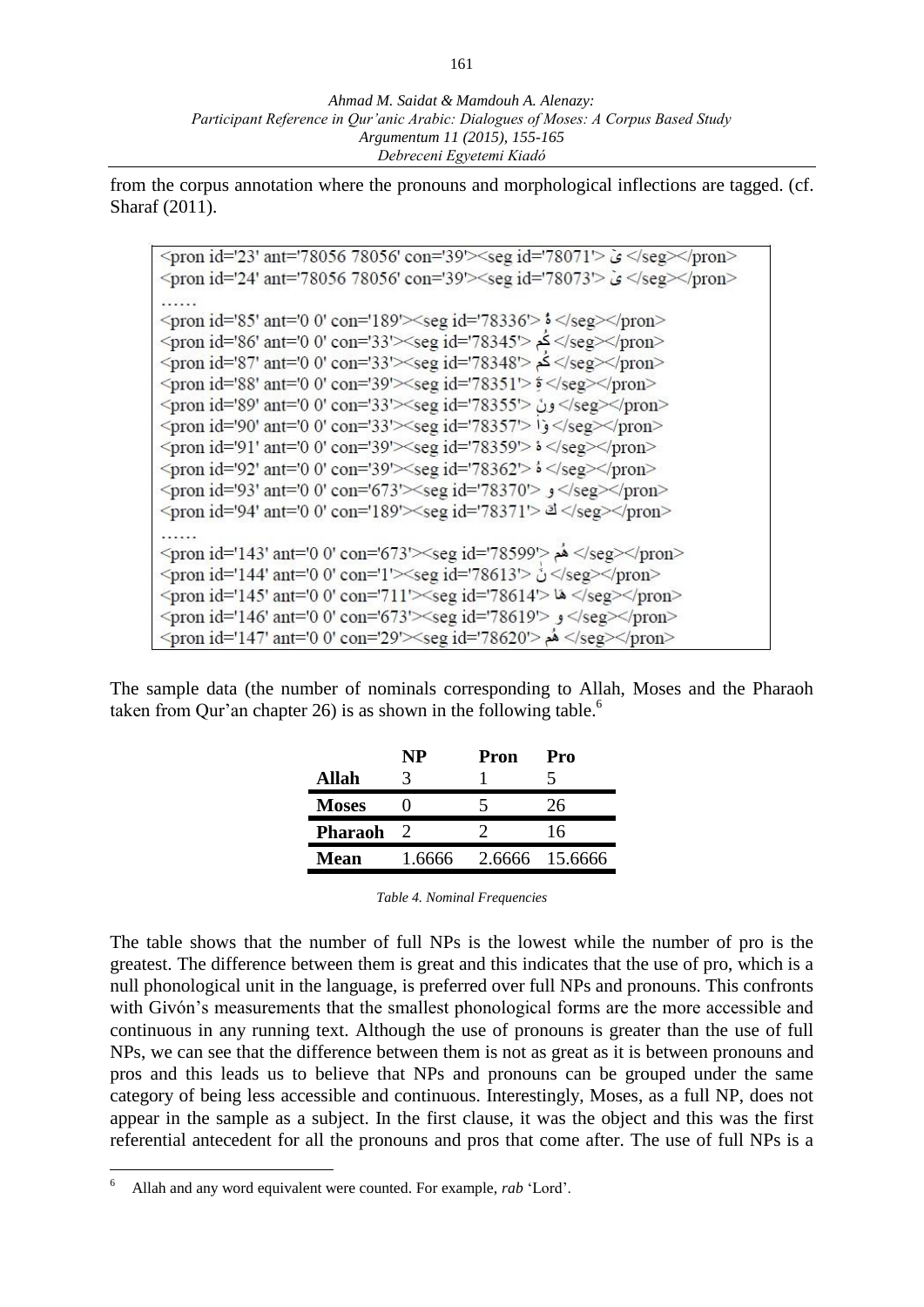method used in the language, specifically, in dialogues to avoid confusions or misinterpretation. However, the use of these does not have to be marked in the subject position; sometimes, they appear as objects of the verb and some other times as objects of prepositions. Either way, this seems to help avoid reference confusions and possible misinterpretations. On the other hand, if such text is translated into English, for example, the use of full NPs in place of pronouns and pros may seem necessary.

The following is a coindexation map of the sample; Allah with A, Moses with M, and the Pharaoh with P.<sup>7</sup>

 $\begin{array}{|l|l|}\nA \n \end{array}$  Msubj pro  $\begin{array}{|l|l|}\nP \n \end{array}$   $\begin{array}{|l|l|}\nP \n \end{array}$  Psubj pro  $\begin{array}{|l|l|}\nM \n \end{array}$  Msubj pro  $\begin{array}{|l|l|}\nM \n \end{array}$  Psubj pro  $\begin{array}{|l|l|}\nX_{subj} & X_{subj} & A_{subj} & pro \end{array}$   $\begin{array}{|l|l|}\n\mathbf{P}_{gen} & on \end{array}$   $\begin{array}{|l|l|}\nM_{subj} & pro & A_{subj} & pro \end{array}$   $\begin{array}{|l|l|}\nX_{subj} & pro & M_{subj} & pro \end{array}$  $\begin{vmatrix} \mathbf{A}_{subj} & pron & \mathbf{A}_{subj} & pro & \mathbf{M}_{subj} & pro & \mathbf{M}_{subj} & pro & \mathbf{M}_{subj} & pron & \mathbf{P}_{subj} & pro & \mathbf{P}_{subj} & pro \end{vmatrix}$  $\left|\mathbf{P}_{subj} \textit{pro}\right| \left| \mathbf{M}_{subj} \textit{pro}\right| \left|\mathbf{M}_{subj} \textit{pro}\right| \left|\mathbf{M}_{subj} \textit{pro}\right| \left|\mathbf{M}_{subj} \textit{pron}\right| \left|\mathbf{M}_{subj} \textit{pro}\right| \left|\mathbf{M}_{subj} \textit{pro}\right|$  $|\mathbf{M}_{subj}$  pron  $|\mathbf{M}_{subj}$  pro  $|\mathbf{M}_{subj}$  pro  $|\mathbf{A}_{subj}$   $|\mathbf{A}_{subj}$  pro  $|\mathbf{A}_{subj}$  pro  $|\mathbf{X}_{subj}$   $|\mathbf{P}_{subj}$  pro  $\begin{array}{|l|l|}\n \textbf{P}_{subj} \textit{pro} & \textbf{P}_{subj} & \textbf{M}_{subj} \textit{pro} & \textbf{P}_{subj} \textit{pro} & \textbf{P}_{subj} \textit{pro} & \textbf{P}_{subj} \textit{pron} & \textbf{X}_{subj} \textit{pron} \end{array}$  $\begin{array}{|l|l|}\n\end{array}$  Msubj pro  $\begin{array}{|l|l|}\nN_{subj} \, pro & N_{subj} \, pro & P_{subj} \, pro & P_{subj} \, pro & N_{subj} \, pro & P_{subj} \, pro\n\end{array}$  $\begin{array}{|l|l|}\n\end{array}$  Msubj pro  $\begin{array}{|l|l|}\nN_{\text{subj}} \, \text{pro} &\n\end{array}$   $\begin{array}{|l|l|}\nM_{\text{subj}} \, \text{pro} &\n\end{array}$   $\begin{array}{|l|l|}\nM_{\text{subj}} \, \text{pro} &\n\end{array}$  $\begin{array}{|l|l|}\nX_{subj} \, pron & P_{subj} \, pro & M_{subj} \, pron & M_{subj} \, pro & M_{subj} \, pro\n\end{array}$ 

## **4 Results and Discussion**

 $\overline{a}$ 

The sample data show that there are several nominals potentially competing for references in the text. By assigning values in accordance with Givόn's measurements for each of these, we get the following values:

|                                  | Allah $N=9$ |        | Moses $N=31$ |           |        | Pharaoh $N=20$ |           |        |        |
|----------------------------------|-------------|--------|--------------|-----------|--------|----------------|-----------|--------|--------|
|                                  | <b>RD</b>   | PI     | TP           | <b>RD</b> | PI     | TP             | <b>RD</b> | PI     | TP     |
| <b>Mean</b>                      | 6.2222      | 1.2222 | 4444.        | 2.2581    | 1.4194 | 1.6452         | 3.5000    | 1.4000 | .8000  |
| Std.<br><b>Deviation</b>         | 7.12000     | .44096 | .72648       | 3.56808   | .50161 | 2.19922        | 4.77383   | .50262 | .83351 |
| <b>Std. Error</b><br><b>Mean</b> | 2.37333     | .14699 | .24216       | .64085    | .09009 | .39499         | 1.06746   | .11239 | .18638 |
|                                  |             |        |              |           |        |                |           |        |        |

*Table 5. Measurements Statistics*

The table shows that the RD for the nominal used is around 4, the PI is above 1; and the TP is close to 1. To explain these numbers according to Givόn's measurements, we can say that:

1. RD; this value refers to the distance between the two references. The minimum value is one and the maximum is 2O. The lower the value, the more accessible/continuous

<sup>7</sup> In this map, we have marked the nominals in the subject position to ease the tracing process.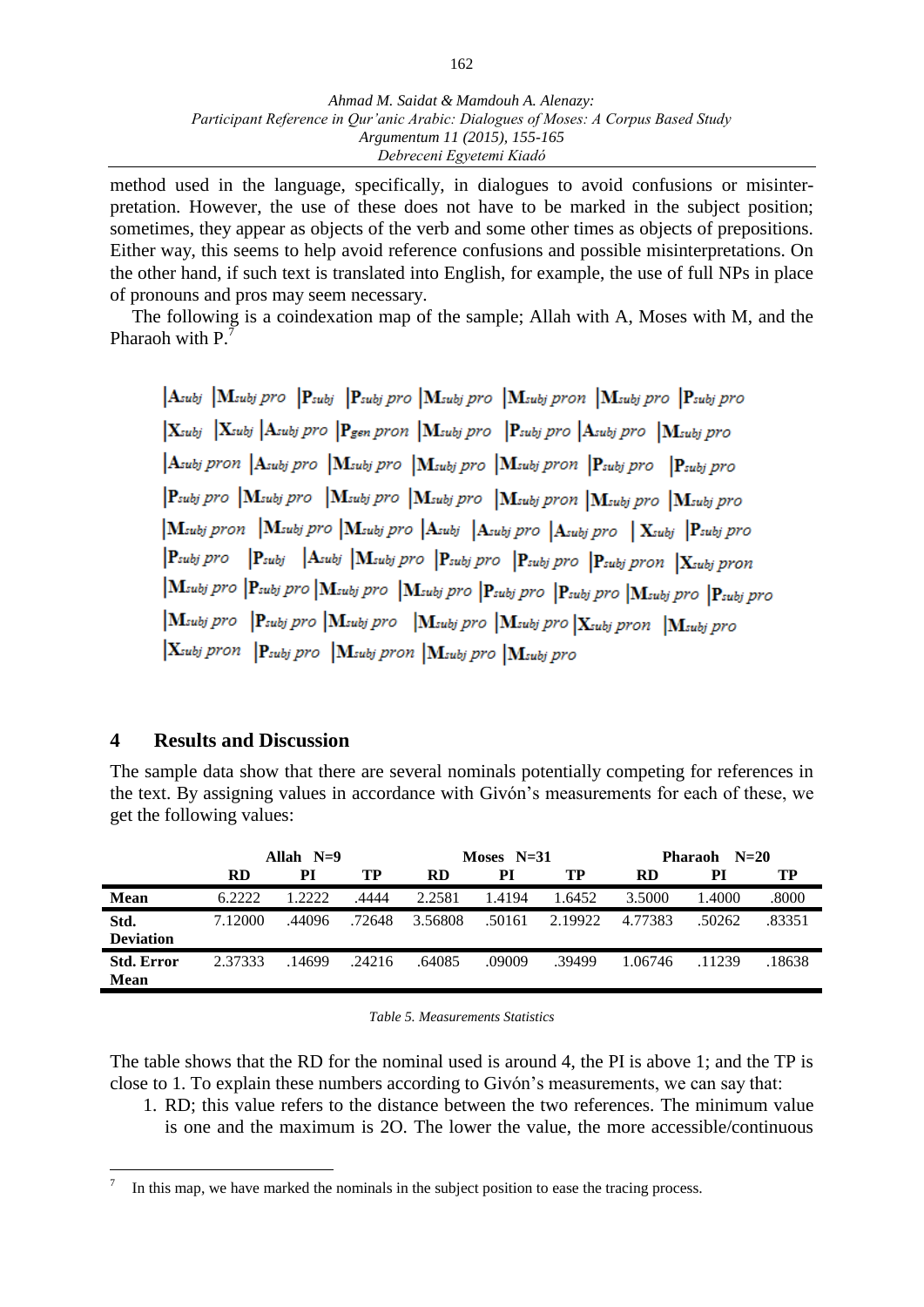the topic is. The table shows a low value of RD. This seems adequate enough to claim that the text is accessible and continuous.

- 2. PI; this value measures the confusion potentially caused by an interfering referent that is competing with the referent under investigation. A value above one indicates that there is difficulty in identifying the topic referent. The table shows that the value is above one. However, it does not reach the point where we can say that identifying the topic is difficult. The value is between 1 and 2. This could lead us to think that at certain points it is difficult to identify the topic; however, other factors such as intonation and the reader's background could assist in the identification process.
- 3. TP; this value measures the mortality of a topic. If it decays immediately, this indicates that low importance of the topic. The lower the value is, the less important the topic is. The table shows that the decay value for all the topics is rather high. The persistence was very low, and this leads us to believe that topics have low importance. This could be due to turn-talking rules of the dialogue. As each speakers assign the turn to the listener immediately. Only one instance of high topic persistence was seen in the text where the value reached 8 and the speaker was Moses addressing the Pharaoh.

When we look at the text from a formal perspective, we find that it abides with the principles of Binding Theory. The text contained five referential expressions in the subject position and 40 in other positions. These R-expressions serve as viable antecedents of the other nominals used in the text with no difficulty in coindexation. All the pronouns and pros find their antecedents outside their governing categories.

## **5 Conclusion**

Although numbers do not lie, statistical analyses of texts have sometimes shown prejudice. Other factors play key-roles in understanding and comprehending texts. The reader's background, intonation, and turn-taking rules of the language can greatly influence the comprehension. These pragmatic and sociolinguistic factors cannot be ignored in such analysis. Otherwise, false or inaccurate judgments about the accessibility of texts can be made. Add to this, that encoding and decoding messages is a mutual process between the speakers and hearers of the same language. We would expect encoding and decoding issues with language learners but not native speakers of the same language.

Clark (2012: 2) shows how Prince's (1981) clarified the importance of decoding the instructions interacted between the speaker and the hearer. It is a mutual relationship which all participants are expected to be involved in equally. Dooley and Levinsohn's (2001), also, stressed the idea that this relationship means that both the speaker and the hearer are able to encode and decode interactions with ease.

The text in this study is a highly valued text among native speakers taken as their first and most authentic text for grammar due to the perfection of its grammatical rules. The dialogues run smoothly and native speakers have no decoding problems at all. The text marks the powers of good and evil and for this reason, among others, the message encoded can be related to the specified speaker with ease. We would not expect the pharaoh to lead a mission for Allah! We can assume that people, by nature, would expect good deeds from good people. This, in fact, is a key factor in text comprehension. Sociolinguistic studies, for example, have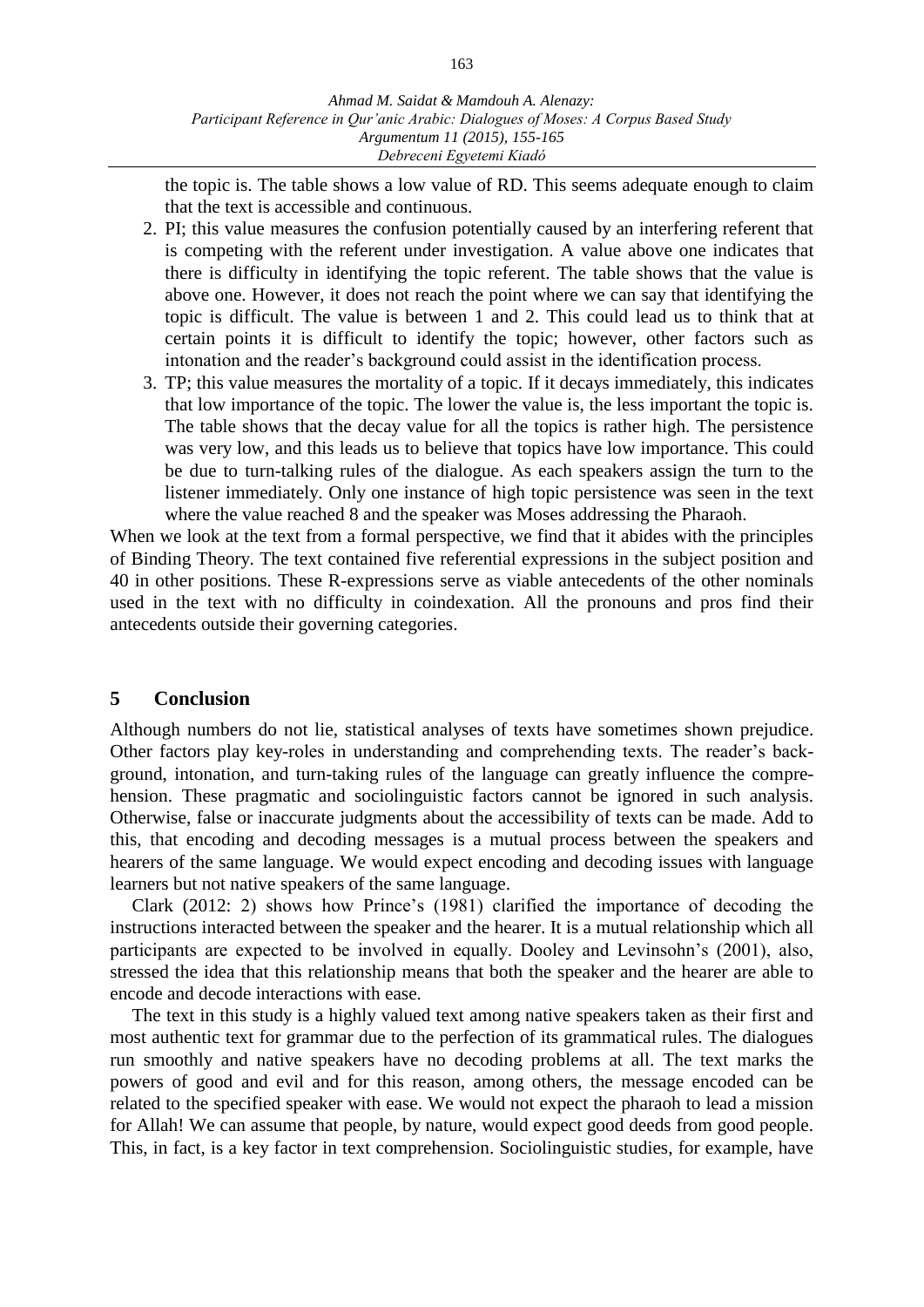shown that women differ from men in the way they use language and the topics they talk about; adults differ from youngsters, hence good and evil.

The results of the study show that the text is accessible from a formal and functional point of view. At some points, Givόn's measurements postulated that there might be inaccessibility. These measurements seem to have ignored crucial factors in analyzing and comprehending topic continuity. The pronominal system is, in fact, one and only one factor in determining referents. Other factors must be taken into account; otherwise we might end up making prejudice judgments about the language.

Due to the differences between the pronominal systems of different languages, at some point, a pronoun cannot be translated into a pronoun in the target language and there is a need to use a full NP. In a language that does not allow the subject to be phonologically dropped, the need to recover the subject is a must. To know better when to use a full NP or a pronoun in English, for example, one must be acquainted with the grammatical rules and discoursepragmatic principles of English. What applies to Arabic does not necessarily apply to English or any other language.

### **References**

- Albaldawi, Wasan N. (2004): *Participant Reference in Arabic-English Translation.* Master's Thesis. The University of Texas at Arlington: USA.
- Al-Shorafat, Mohammed O. (2012): Subject-Verb Agreement in Standard Arabic: A Minimalist Approach*. SKASE Journal of Theoretical Linguistics*. vol. 9, no. 1.
- Bresnan, J. (2001): *Lexical-Functional Syntax*. Malden, MA: Blackwell.
- Brown, Gillian & Yule, George (1983): Coherence in the Interpretation of Discourse. *Discourse Analysis* 2, 23-56. Cambridge: Cambridge University Press.
- Bruening, B. (2014): Precede-and-Command Revisited. *Language* 90.
- Büring, Daniel (2005): *Binding Theory*. *Cambridge Textbooks in Linguistics.* Cambridge: Cambridge University Press.
- Carnie, Andrew (2013): *Syntax: A Generative Introduction.* 3rd edition. Oxford: Wiley-Blackwell.
- Chafe, Wallace (1976): *Givennes Contractiveness Definiteness Subjects Topics and Point of View. Subject and Topic*. Charles N. Li (ed.). New York: Academic Press, 27-55.
- Chomsky, Noam (1982): *Some Concepts and Consequences of the Theory of Government and Binding Theory*. Cambridge: Cambridge MIT Press.
- Clark, Stephen A. (2012): *Participant Reference in Narrative Discourse: A Comparison of Three Methodologies*. Dallas: SIL International.
- Dooley, Robert A. & Levinsohn, Stephen H. (2001): *Analyzing Discourse: A Manual of Basic Concepts*. Dallas: SIL International.
- Edmondson, Jerold A. & Burquest, Donald A. (1998): *A Survey of Linguistic Theories.*  Dallas: Summer Institute of Linguistics.